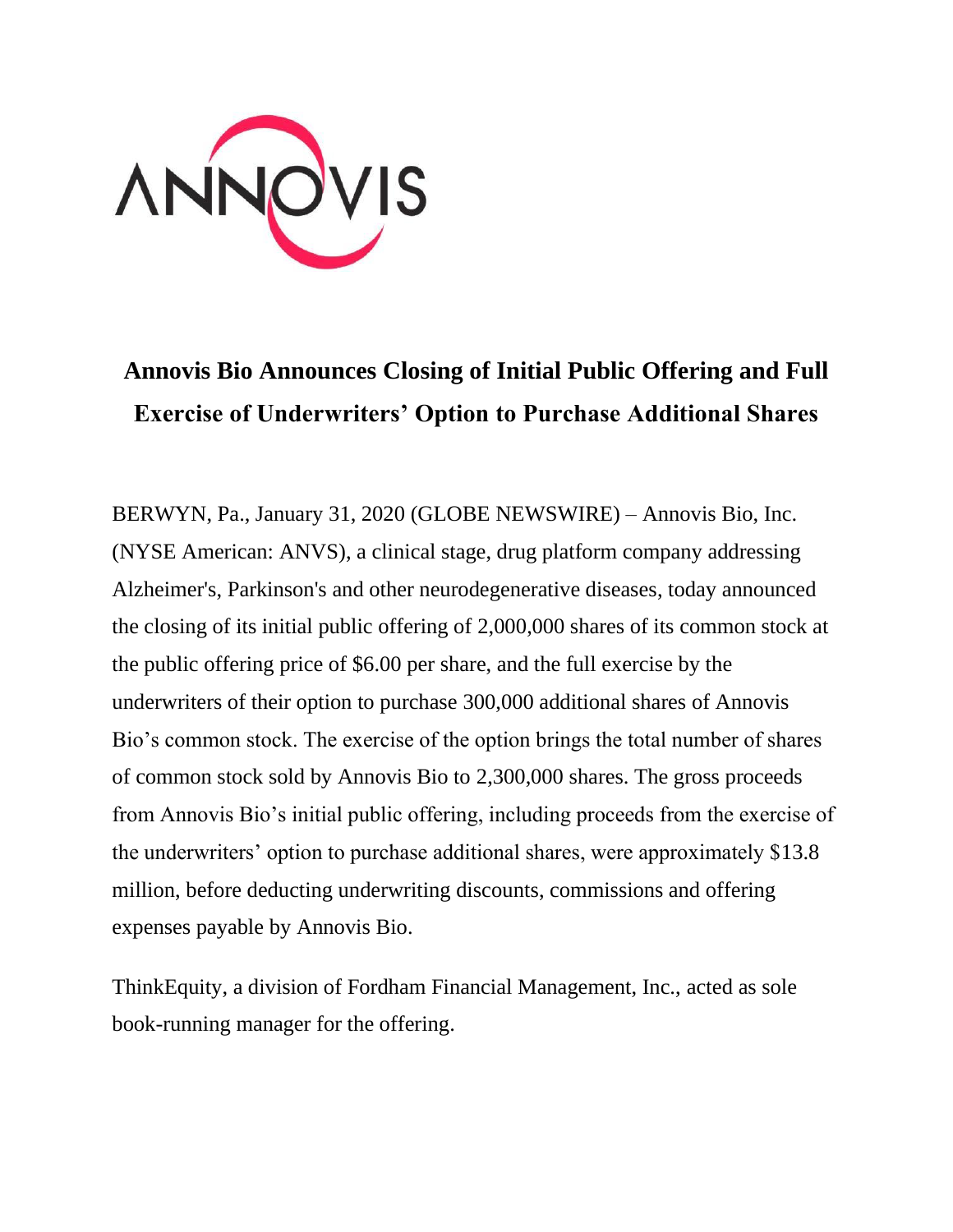A registration statement on Form S-1 (File No. 333-232529) relating to the shares was filed with the Securities and Exchange Commission ("SEC") and became effective on January 28, 2020. This offering is being made only by means of a prospectus. Copies of the final prospectus may be obtained from ThinkEquity, a division of Fordham Financial Management, Inc., 17 State Street, 22nd Floor, New York, New York 10004, by telephone at (877) 436-3673, by email at [prospectus@think-equity.com.](mailto:prospectus@think-equity.com)

This press release shall not constitute an offer to sell or a solicitation of an offer to buy these securities, nor shall there be any sale of these securities in any state or other jurisdiction in which such offer, solicitation or sale would be unlawful prior to the registration or qualification under the securities laws of any such state or other jurisdiction.

## **About Annovis Bio, Inc.**

Headquartered in Berwyn, Pennsylvania, Annovis Bio, Inc. (Annovis) is a clinicalstage, drug platform company addressing neurodegeneration, such as Alzheimer's disease (AD), Parkinson's disease (PD) and Alzheimer's in Down Syndrome (AD-DS). We believe that we are the only company developing a drug for AD, PD and AD-DS that inhibits more than one neurotoxic protein and, thereby, improves the information highway of the nerve cell, known as axonal transport. When this information flow is impaired, the nerve cell gets sick and dies. We expect our treatment to improve memory loss and dementia associated with AD and AD-DS, as well as body and brain function in PD. We have an ongoing Phase 2a proof-ofconcept study in AD patients and plan to commence a second Phase 2a study in PD patients. For more information on Annovis, please visit the company's website: [www.annovisbio.com.](https://www.globenewswire.com/Tracker?data=ofJc6B0gpT_4FCIJBAQOPj3PEcaWjOFnpyEqvT6es67w_7n_FeBs3a6_tUlZQ8JVi9f6ag6ltYZYznk9UDoNxxGpQgOVTaj7P97RQJyPq0w=)